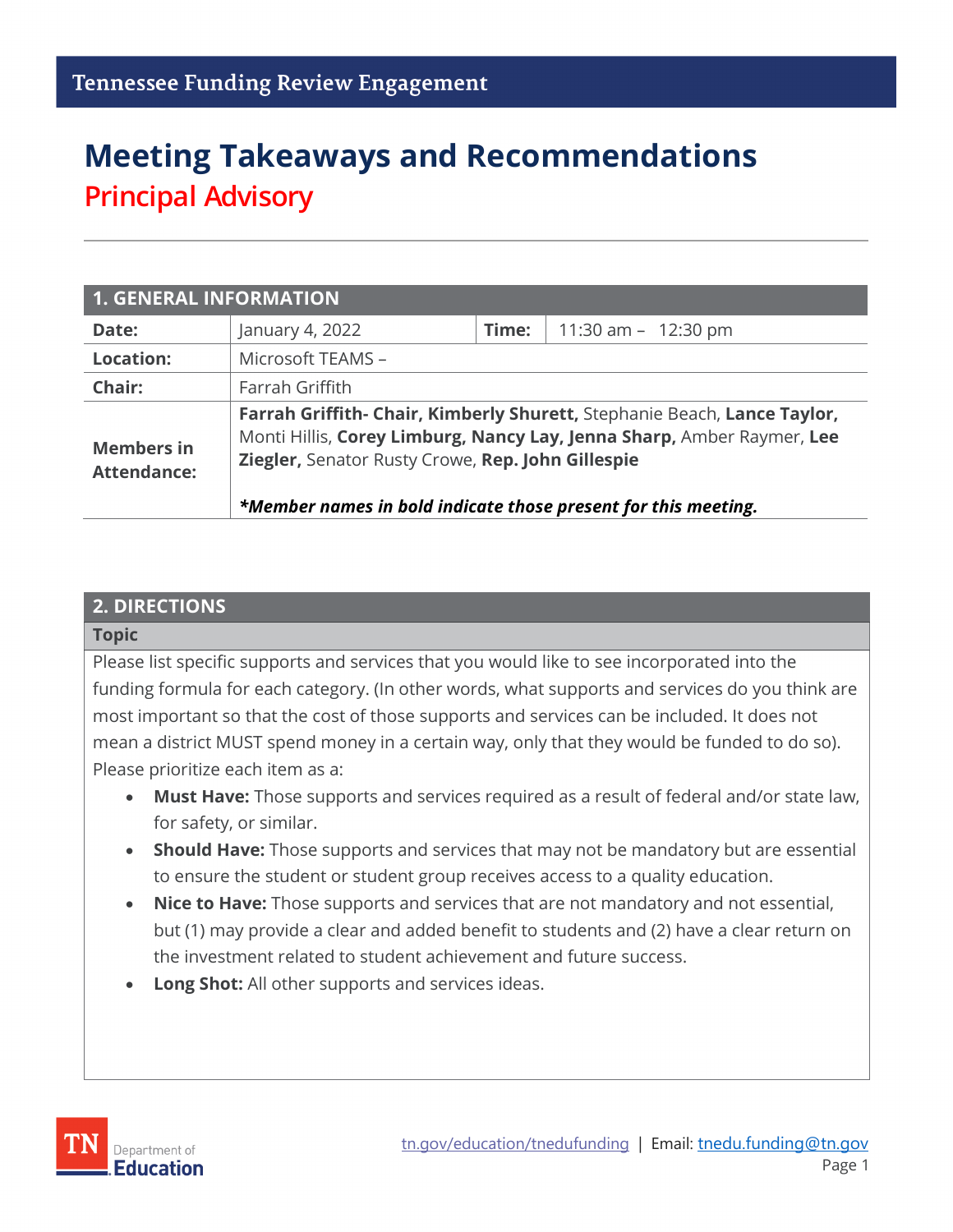#### **Subcommittee Supports and Services Prioritization**

|               | <b>SUBCOMMITTEE FEEDBACK AND REFLECTIONS</b>                                                                                                                                                                                                                                                                                                                                                                                                                                                                                                                                                                                                                                                                                                                                                                                                                                                                                                                                                                                                                                                                                                                                                                                                                                         |
|---------------|--------------------------------------------------------------------------------------------------------------------------------------------------------------------------------------------------------------------------------------------------------------------------------------------------------------------------------------------------------------------------------------------------------------------------------------------------------------------------------------------------------------------------------------------------------------------------------------------------------------------------------------------------------------------------------------------------------------------------------------------------------------------------------------------------------------------------------------------------------------------------------------------------------------------------------------------------------------------------------------------------------------------------------------------------------------------------------------------------------------------------------------------------------------------------------------------------------------------------------------------------------------------------------------|
| <b>BASE</b>   | <b>Prioritized Base</b><br>1. Increasing teacher pay (\$5-10K increase)<br>2. Nurses one per school<br>3. Counselors per 250 students (national recommendation)<br>4. Certified Interventionist (nice to have funded for 1:150 students)<br>Base must haves:<br>Counselors to support behavior, SEL, and career EPSO alignment is critical (1<br>$\circ$<br>per 250 students)<br>Social worker connections that can go beyond the classroom to support<br>$\circ$<br>students/families with resources such as ACES and counseling<br>Assistant Principals: one in every school; Principal in every school<br>$\circ$<br>Nurses in every school-competitive pay<br>$\circ$<br>Instructional funds for classrooms (base)- all students have access to<br>$\circ$<br>materials/text/online resources (technology) (increase - more than the<br>current \$200/te)<br>Technology - included in the base at a rate to replenish and maintain 1:1<br>$\circ$<br>expectation<br>Online access to text-home network/access needed<br>\$100/ student per year<br>Instructional Coaches-- one for math and reading (funded at 1:40 or 50 ratio)<br>$\circ$<br>Increasing teacher (staff- nurses, EAs,) base pay<br>$\circ$<br>Increasing teacher benefits for recruitment, retention<br>$\circ$ |
| <b>WEIGHT</b> | Prioritized Weights:<br>1. Students with disabilities and gifted<br>2. Economic disadvantaged and concentration of poverty<br>3. ESL<br>4. Dyslexia<br>5. Rural<br>6. Sparsity                                                                                                                                                                                                                                                                                                                                                                                                                                                                                                                                                                                                                                                                                                                                                                                                                                                                                                                                                                                                                                                                                                       |